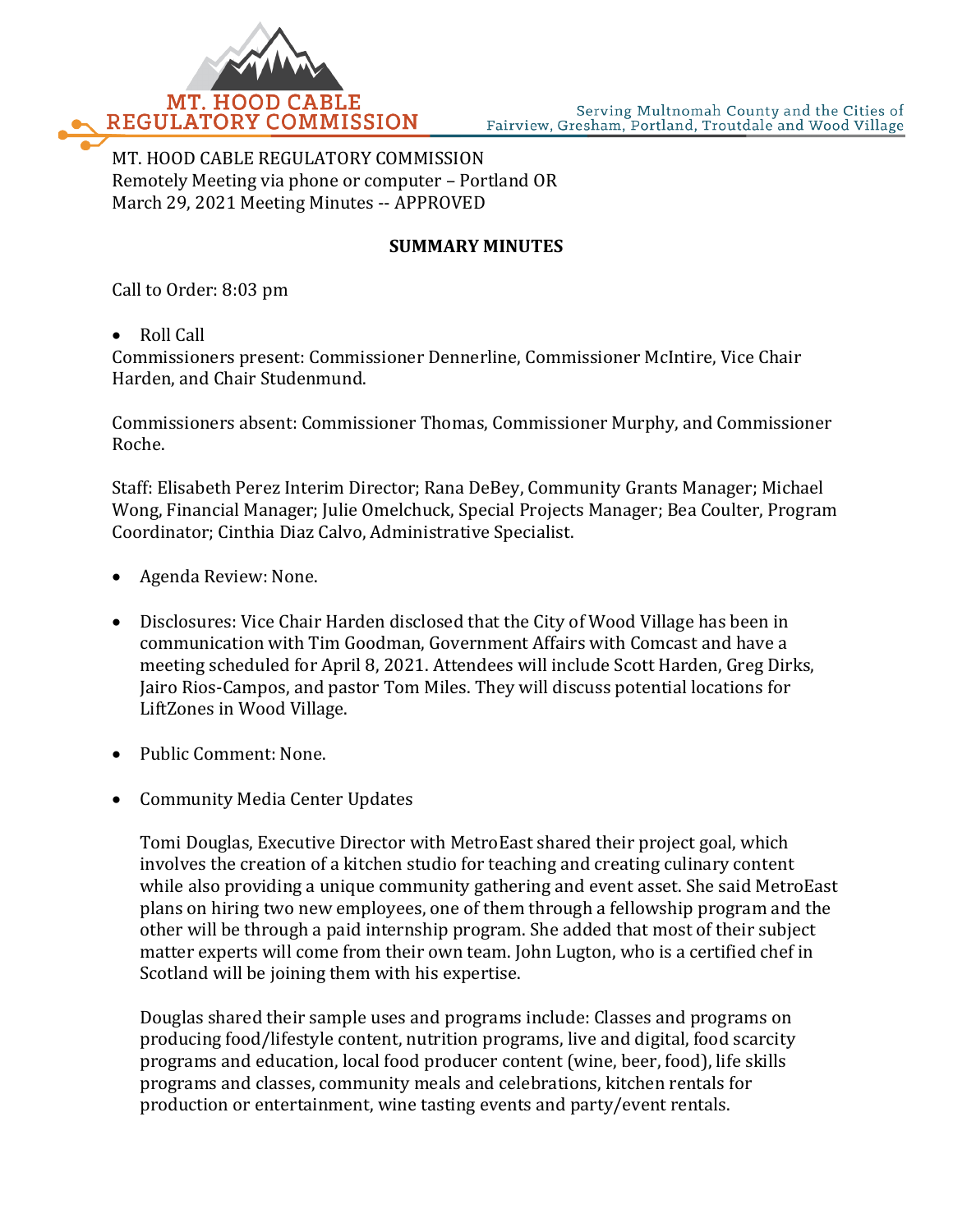Douglas said that to accomplish this project MetroEast will be pursuing support of the MHCRC Technology Grant, Oregon Community Foundation, Oregon Lottery Funds – Cultural Facility Fund, Doris Duke Foundation, Capital Funds, and local sponsors. Based on their sample budget and square footage calculations only, they anticipate this will need about \$256,200 in funding.

She noted there are three types of education areas which include, producing food and nutrition content and technical skills, beginning through advance cookery skills, and nutrition and sustainable food practices.

The tentative timeline for this project includes planning and building from February through September, for an expected grand opening in October 2022.

MetroEast has already began work on building partnerships in the community. These partners include but are not limited to their local farmer's market, local food charities, and the Oregon Department of Agriculture.

Douglas noted that there may be the option of using the existing kitchen's plumbing and water or retrofitting the existing conference room into the kitchen. Next immediate steps are finding a design team.

In regard to MetroEast personnel, Douglas shared they have hired a Finance Manager and an IT Manager.

Rebecca Burrell, Director of Strategy with Open Signal shared that they just wrapped up a collaboration with Outside the Frame, which is a local non-profit that provides media training for the homeless and marginalized youth. Open Signal received additional operating funding form the Metro Community Placemaking Grants and Juan Young Trust for this project, which allowed them to provide a 35-hour training for youth to help them produce 360-degree films.

Open Signal also completed their current new media fellowship program with a presentation by Miles Sebastian, one of their fellows who is a deaf artist and technologist. Sebastian created an incredible new technology that creates captions in sign language within virtual spaces. Burrell encourages the MHCRC and staff to check out his presentation at the Open Signal YouTube page.

In honor of Miles Sebastian, Burrell said they dedicated a page in the Open Signal website filled with accessibility videos. You can visit the Watch site using this link: <https://www.watch.opensignalpdx.org/>

Open Signal Continues to host monthly session online with Black Film Makers through Open Signal Labs.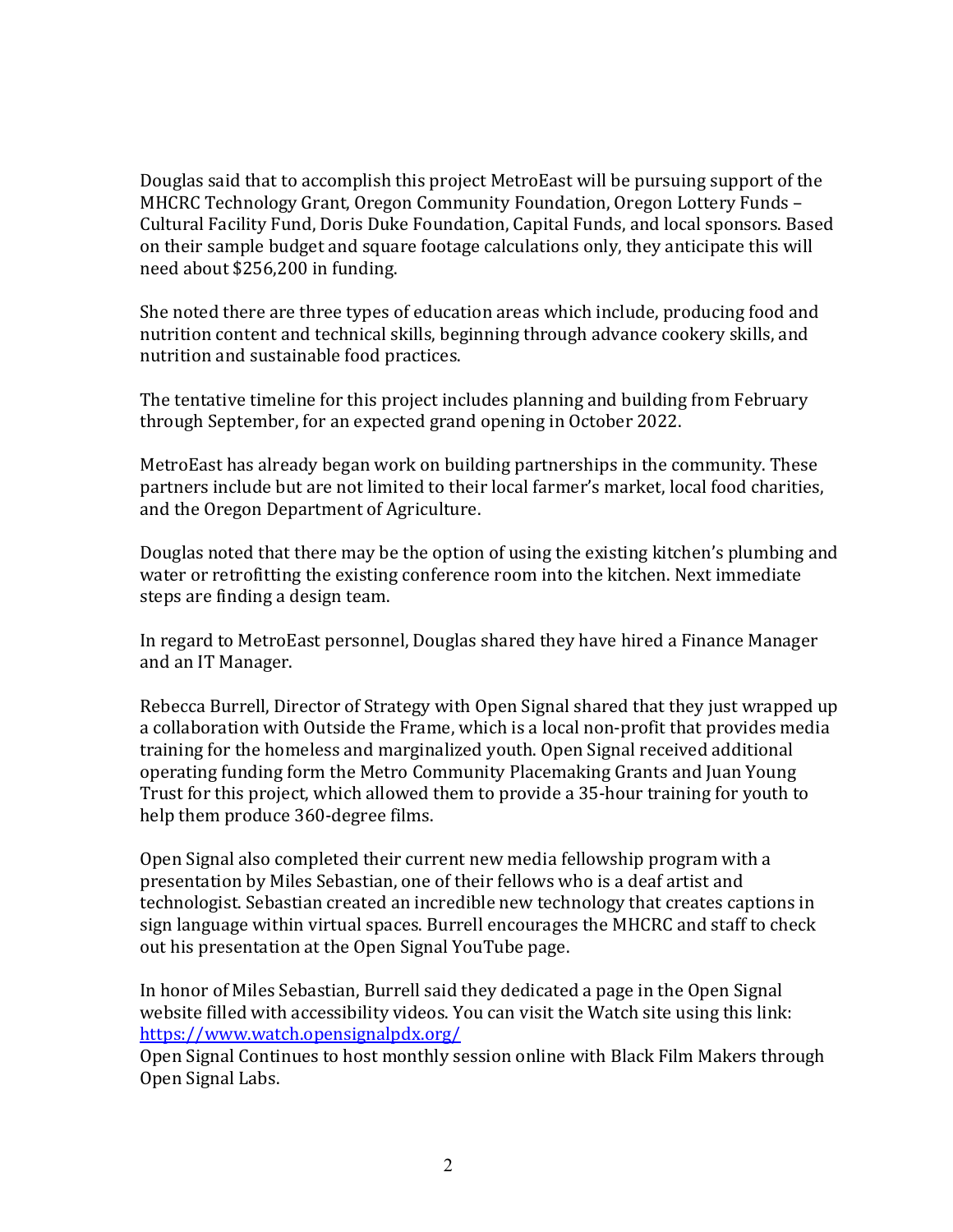In January, because they are restricted in terms of the number of the number of folks that they can serve due to safety, Open Signal launched a new program which provides extra support to a smaller number of media makers who are in their priority community. Their priority communities are BIPOC, low-income and disabled media makers, English-language learners, and non-profits. Through an application process 10 media makers are able to check out equipment for the entire quarter. Applicant also receives customized training and weekly project support from their staff. This program ensures their resources and equipment are going into the hands of the people that need it the most, while providing the level and quality of support needed to help people complete a project that can be broadcasted.

Lastly, due to safety restrictions, Open Signal continues to operate by appointment only for their serious producers and participants of their application-based programs. Open Signal is working towards limited public hours beginning in July. They will present their current version of the opening plan to the MHCRC Equity Committee in April.

Open Signal is excited that they will be looking into offering cross certification with MetroEast on their new Panasonic camera kits, which will make the equipment available for check out in both locations.

Commissioner Dennerline asked if the MetroEast's kitchen plan includes commissioning the kitchen to folks that need to rent it part time. Douglas said that Rockwood already offers commissary kitchen services and they will hold off for now on offering a similar service. She encourages the MHCRC to check out what they are doing and looks forward to creating more of a pipeline by teaching folks how to tell their kitchen story and then refer them to Rockwood for kitchen rental.

Chair Studenmund asked how Open Signal's organizational structure was going. Burrell said it's going great. They are still working through logistical aspects, but they are making great decisions and having healthy debates. Burrell said they are working more collaboratively as a team than they ever have, and moral is high.

- CONSENT AGENDA
- \*C1. January 25, 2021 Meeting Minutes

**MOTION**: Dennerline moved to approve the January 25, 2021 Meeting Minutes as amended. Harden seconded. **VOTE**: 4-0

## \*C2. February 20 & 28, 2021 Retreat Minutes

Chair Studenmund noted that the motions on the community grants cycle section need more information on the applications that were moved forward. She also noted that on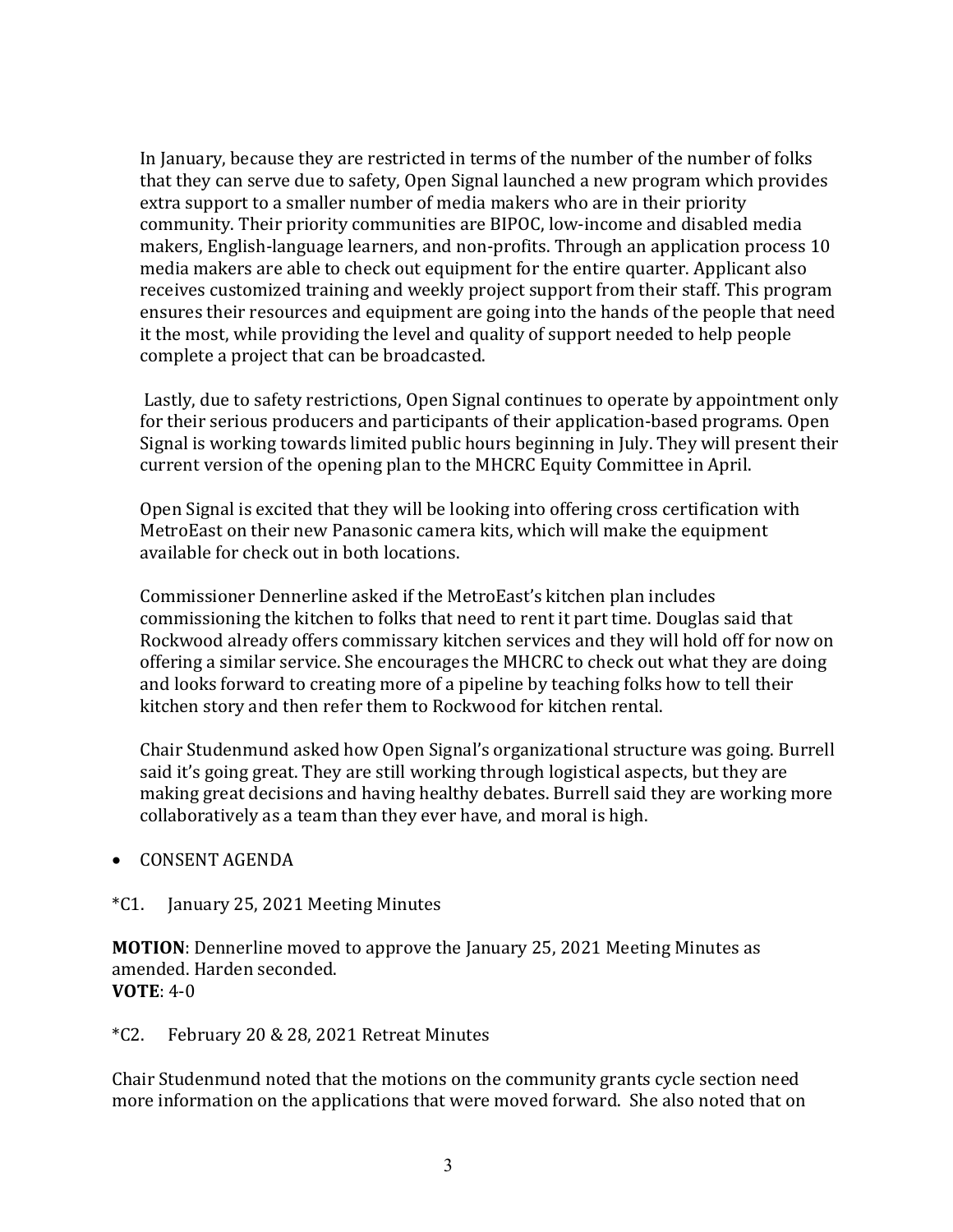page 10, Julie Omelchuck's comment needs to be removed since she was not present at the meeting.

**MOTION**: Harden moved to approve the February 20 & 28, 2021 Retreat Minutes as presented. Dennerline seconded. **VOTE**: 4-0

## **REGULAR AGENDA**

R1. MHCRC Fund Financial Review – Moss Adams Report

Wong said that Moss Adams will be presenting a report on its review of the MHCRC Fund obligations and related practices, policies, and processes. The report has information about the scope of the project as well as the process that Adams used to conduct the review and six key recommendations for addressing their identified main issue. Staff would like to thank the MHCRC Finance Committee for providing input in areas that needed further clarification. In addition to the report, staff has created addition follow up items in relation to the recommendations that are included under the "management response" column.

Wong noted that overall staff was pleased that no major discrepancies or gaps in managing the funds were discovered and that staff supports the recommendations as outlined in the staff's intended action plans. Responsive to each, all actions can be completed in relatively short period of time, expect for one, which is in relation to the financial summary document. The financial summary document will require a longer period of time to complete. Lastly, Wong turned over to Keith Simovic saying that staff is not looking for commissioner action at this time.

\*R2. Authorize Moss Adams for MHCRC FY 2020-21 Audits

Keith Simovic with Moss Adams presented two other members of his team, Amanda Moore, and Halie Garcia, that worked on the fund financial review.

Simovic reiterated the nature of the services provided which included the following:

- 1. Assess current MHCRC policies and procedures and comprehensive management, tracking and reporting related to MHCRC.
- 2. Develop recommendations for changes in existing MHCRC policies, or areas where new policies may be needed.
- 3. Develop recommendations for updates to systems, processes or practices for tracking, budgeting, and reporting.
- 4. Analyze and report the various components of fund balance as of June 30, 2020.

Simovic also went over their scope and methodology, which includes:

1. Obtaining and reviewing relevant documentation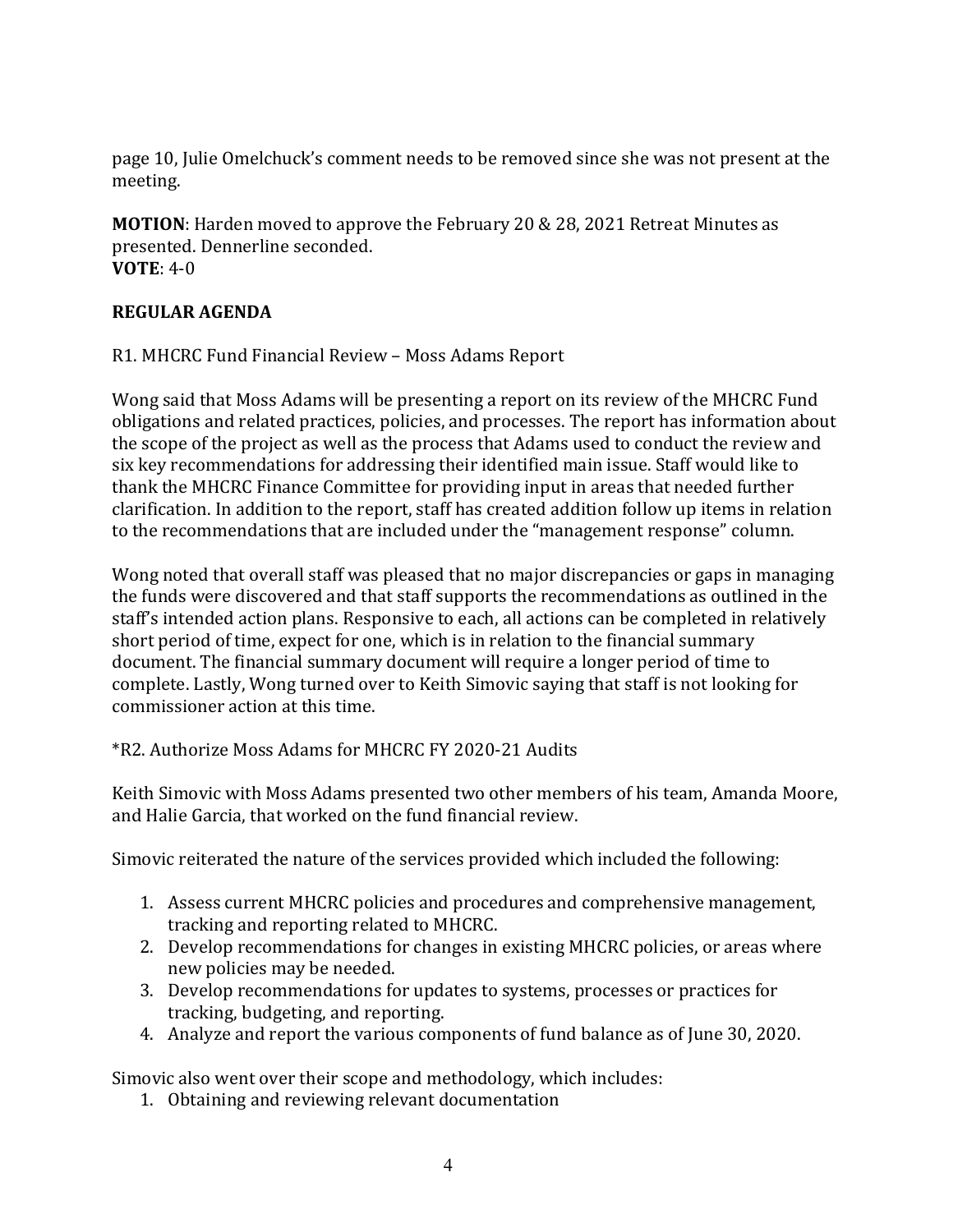- 2. Conduct reviews with staff
- 3. Perform a gap analysis to identify areas of improvement
- 4. Analyze various components of fund balance at June 30, 2020
- 5. Complete formal report or recommendations

Simovic reported six observations and recommendations.

Observation #1 – Financial practices are driven by multiple documents, memos, agreements, and policies, making it difficult to onboard new employees.

Recommendation: Create a financial practices summary document.

Observations #2 – Past MHCRC practice requires each contract to go to the commission for approval, which can inhibit efficiencies in the case of smaller procurements.

Recommendation: Update policy to allow the Director of OCT to approve small administrative-type procurements.

Observation #3 – MHCRC staff have not routinely reconciled fund balance per the audited financial statements to the components tracked within management tracking spreadsheets.

Recommendation: Establish procedures to routinely reconcile fund balance to the various components tracked by staff.

Observation #4 – MHCRC staff have not historically implemented a tracking mechanism to monitor unexpended jurisdictional appropriations.

Recommendations: Establish procedures to routinely track actual amounts transferred from the MHCRC fund to the OCT budget and the unexpended portion.

Observation #5 – During the audit, errors in the recording of advances to MetroEast resulted in an audit adjustment.

Recommendation: Establish procedure to reconcile MetroEast and Open Signal advances on an annual basis between SAP and the amounts recoding withing internal grant tracking spreadsheets.

Observation #6 – Process documentation does not currently exist to document the process flow of what happens with any unspent funds OCT charged to MHCRC.

Recommendation: create process flow documentation and incorporate into the financial practices' summary in recommendation #1. In the Fund Balance Reconciliation report, Simovic noted the fund balance, per the audited financial statement which amounts to \$10,402,742. He also noted the variance of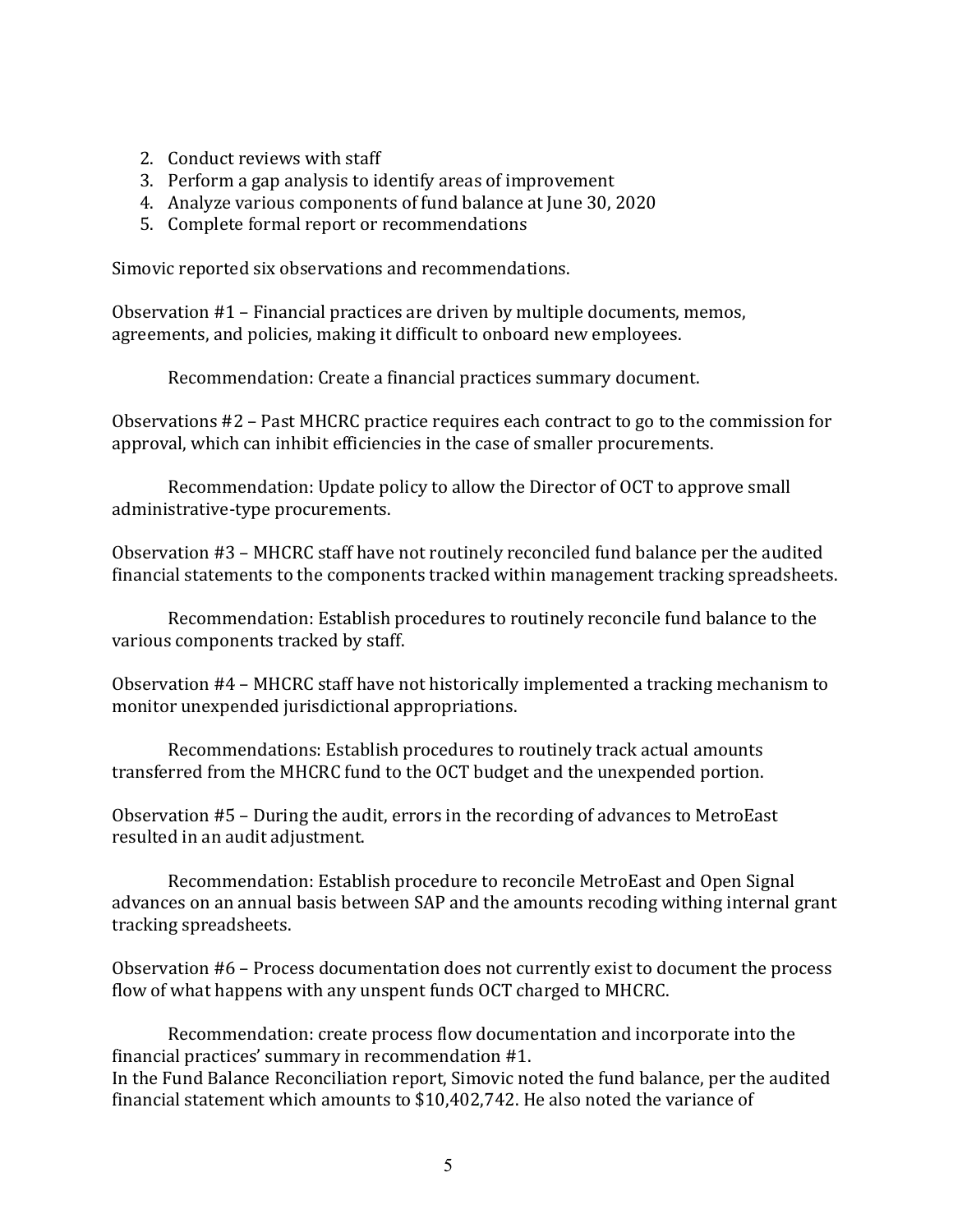\$4,453,113 which is primarily due to timing difference and the various components that management has been tracking within separate spreadsheets. These components include the following unobligated funds: interest revenues, PEG / I-Net Fees relating to grants, PEG / I-Net Fees related to the compliance program, and jurisdictional appropriations.

Simovic explained that as soon as commitment is made or a contract is signed, the staff's tracking spreadsheets are recognizing those as expenses and reducing those funding components by that amount. In the SAP system, the process is much slower, and the record doesn't show until the expense is incurred. It is primarily a timing difference.

Moss Adams was able to reconciliate about \$4.4 million of the big-ticket items, leaving a difference of \$78,148 from \$10,480,890. This does not imply that money is missing, it only means that there are more items that need to be reconciled due to timing difference.

Simovic thanked Michael Wong, Julie Omelchuck, Elisabeth Perez, and their staff for their excellent facilitation of the review process.

Commissioner McIntire would like to know what type of unspent funds from OCT come back to the MHCRC. Simovic said that those funds typically include charges during year for operations. At the end of the year when those charges to the MHCRC fund are compared to actuals, what is left over is then returned as unspent funds. It is what happens to those unspent funds and how they get returned to the MHCRC what needs documentation.

Vice Chair Harden asked how the timing difference and a fund discrepancy can be prevented annually during the fund audit. Simovic explained that there will always be a timing difference and a fund discrepancy unless there is an internal mechanism within the spreadsheets to track it on a governmental accounting standards basis. Management is taking a conservative approach, thus as soon as they have committed to something, they remove the funds to avoid a situation in which there is overcommitment.

Omelchuck added that another way to describe it is that the spreadsheets are for programmatic purposes for budgeting and planning.

Vice Chair Harden asked where the request came from to allow administrative procurement with less commissioner oversight. Simovic clarified that the recommendation is from Moss Adams in order to improve overall processes. He added that the MHCRC will remain in compliance with State law. Vice Chair asked where the impetus was to conduct this fund financial review. Omelchuck responded that given staff transitioning, the MHCRC thought this review would be a good way to ensure OCT had systems to track the MHCRC funds and that the figures that had been presented to the MHCRC were solid. Staff also thought this fund financial review would provide a good overview and foundation to the work for the new MHCRC Financial Manager.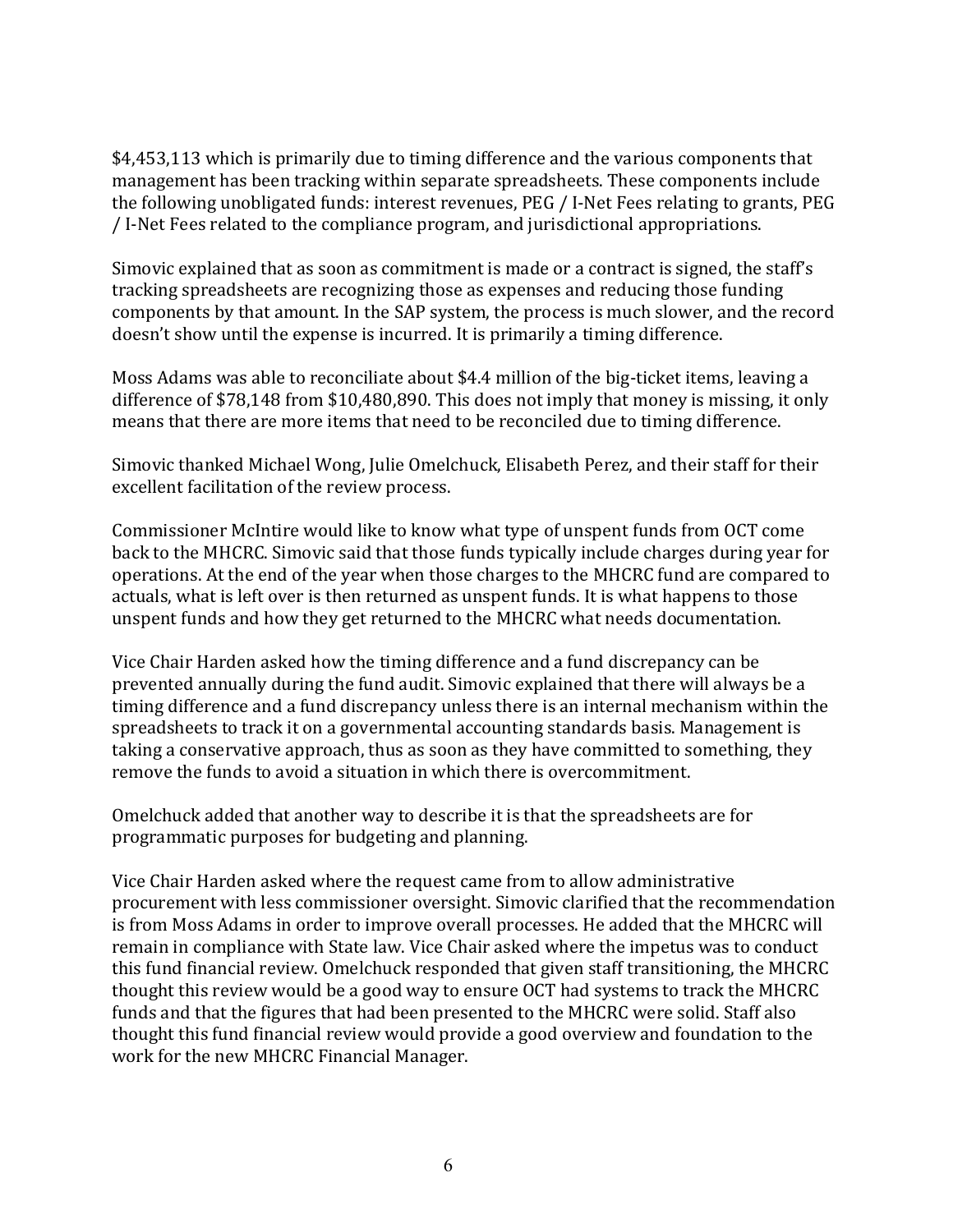Chair Studenmund shared her appreciation for the report and there was consensus from the commission that it was really helpful in understanding the MHCRC financials.

\*R2. Authorize Moss Adams for MHCRC FY 2020-21 Audits

Wong said that staff recommends, in consultation with Finance Committee Chair Thomas, that the MHCRC authorize Moss Adams, to perform the MHCRC FY2020-21 Fund Audit in accordance with the Moss Adams contract extension with the City of Portland. Staff asks for approval for this extension.

Wong said the MHCRC has authorized Moss Adams to perform its annual audit since FY2012-13 through the City of Portland contract. Moss Adams has gained knowledge and understanding of the MHCRC and component unit (MetroEast) finances over these years making it cost effective for the MHCRC to continue to retain Moss Adams audit services.

An extension of the current contract would require a new RFP process as required per the City of Portland Auditor's Office instructions.

**MOTION**: Dennerline moved to authorize Moss Adams, to perform the MHCRC FY2020-21 Fund Audit in accordance with the Moss Adams contract extension with the City of Portland. McIntire seconded.

DISCUSSION: Vice Chair Harden mentioned that having the same auditor for 9 years in a row is a good reason to continue to hire them. **VOTE**: 4-0

\*R3. Community Technology Grant: Oregon Museum of Science & Industry (OMSI)

DeBey said the Commission selected 17 Pre-Applications to invite to apply for funding at their January meeting. Following the Commission's decision, MHCRC staff begun to engage all 17 applicants in a process to complete full grant applications and contracts. In follow-up to specific Commissioner comments at the January meeting, staff has collaborated with applicants to make suggested revisions to the pre-applications including clearly defining measurable outcomes and evaluation measures, expanding on programmatic details, and the development of a detailed project budget that would more clearly identify the resources necessary to successfully implement the project.

Two applicants have since withdrawn themselves from the 2021 Community Technology Grants Program cycle: EasterSeals and Friends of the Children. Both applicants felt that after receiving feedback regarding the Commission's process and funding requirements, they were not able to move forward with a strong grant application at this time. Staff indicated that they are welcome to re-apply in the future.

MHCRC staff has reached agreement with three applicants on final grant agreements recommended for approval for a total amount of \$225,348 in grant funds.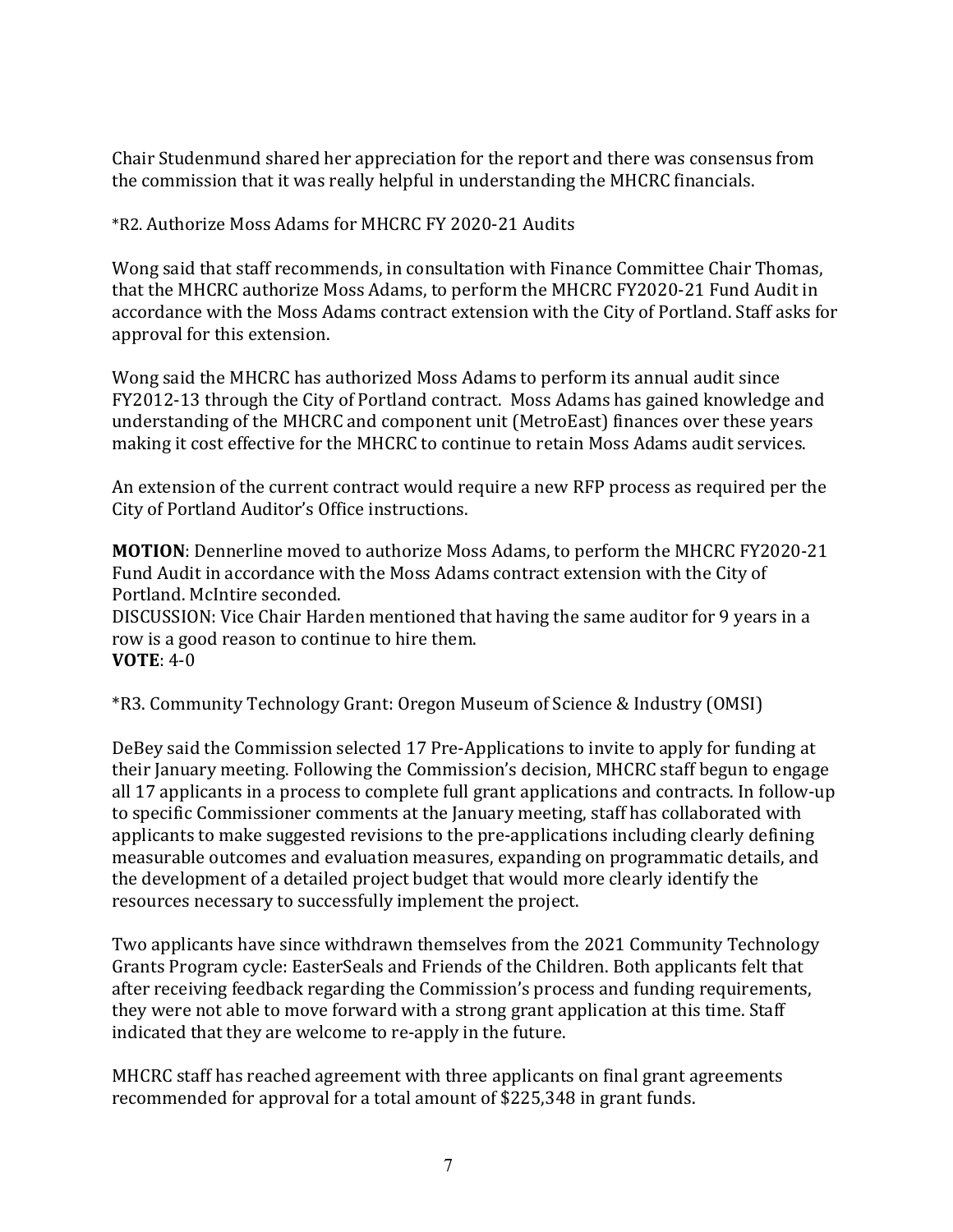The remaining 12 applicants are expected to finalize grant agreements in the coming months and will be presented at the May and June Commission meetings.

DeBey said that R3 is for the Oregon Museum of Science & Industry (OMSI). The grant request is for \$143,446.00, and a total project budget of \$381,609.00.

The "Reducing Disparities in STEM through Video Production" project will engage teen cohorts (ages 14 to 18) in the creation of videos featuring teen-designed science demonstrations. Each of the two cohorts of 20 teens will receive approximately 50 hours of programming over twelve-weeks which will include technical video production workshops alongside skills building activities in science communication, collaboration, and public speaking. The STEAM (Science, Technology, Engineering, and Art) video content created by the teens and by OMSI educators aims to increase participation by those traditionally underserved by STEAM educational experiences at OMSI and help to create a positive STEAM identity in youth. OMSI works with Portland YouthBuilders and Oregon MESA to recruit teens to participate in the 'Teen Science Alliance' cohorts. The 25 videos produced will be shared with both Open Signal and MetroEast Community Media.

One note about this application is that the request was increased from the pre-application to include a second camera and second editing station so that the teen participants are able to gain more direct experience with the technology during the program sessions.

Commissioner Dennerline asked for more information about use of the funds, since he thought it was a lot of money for a small studio. DeBey said that the project does include facility and infrastructure renovations which include soundproofing on the floors, ceilings and walls, electrical ventilation, lighting, door replacement and cabinets painting and permitting. They worked with their inhouse team to come up with the estimates to convert staff rooms intro usable spaces for the projects. Commissioner Dennerline has concerns about the optics of granting OMSI \$50,000.00 to do remodeling while the same amount could go a long way for a smaller organization.

Commissioner McIntire asked if the funding is different now post COVID-19. There doesn't not seem to be a difference in funding now due to COVID-19.

It was suggested to wait until there were more commissioners present, but there was consensus to go forward since that would mean a delay in process of two months and the application met all of the published eligibility criteria.

**MOTION**: Harden moved to approve the Community Technology Grant for Oregon Museum of Science & Industry (OMSI) for \$143,446.00. Dennerline seconded. **VOTE**: 4-0

\*R4. Community Technology Grant: East Metro Arts, Community & Culture (EMACC)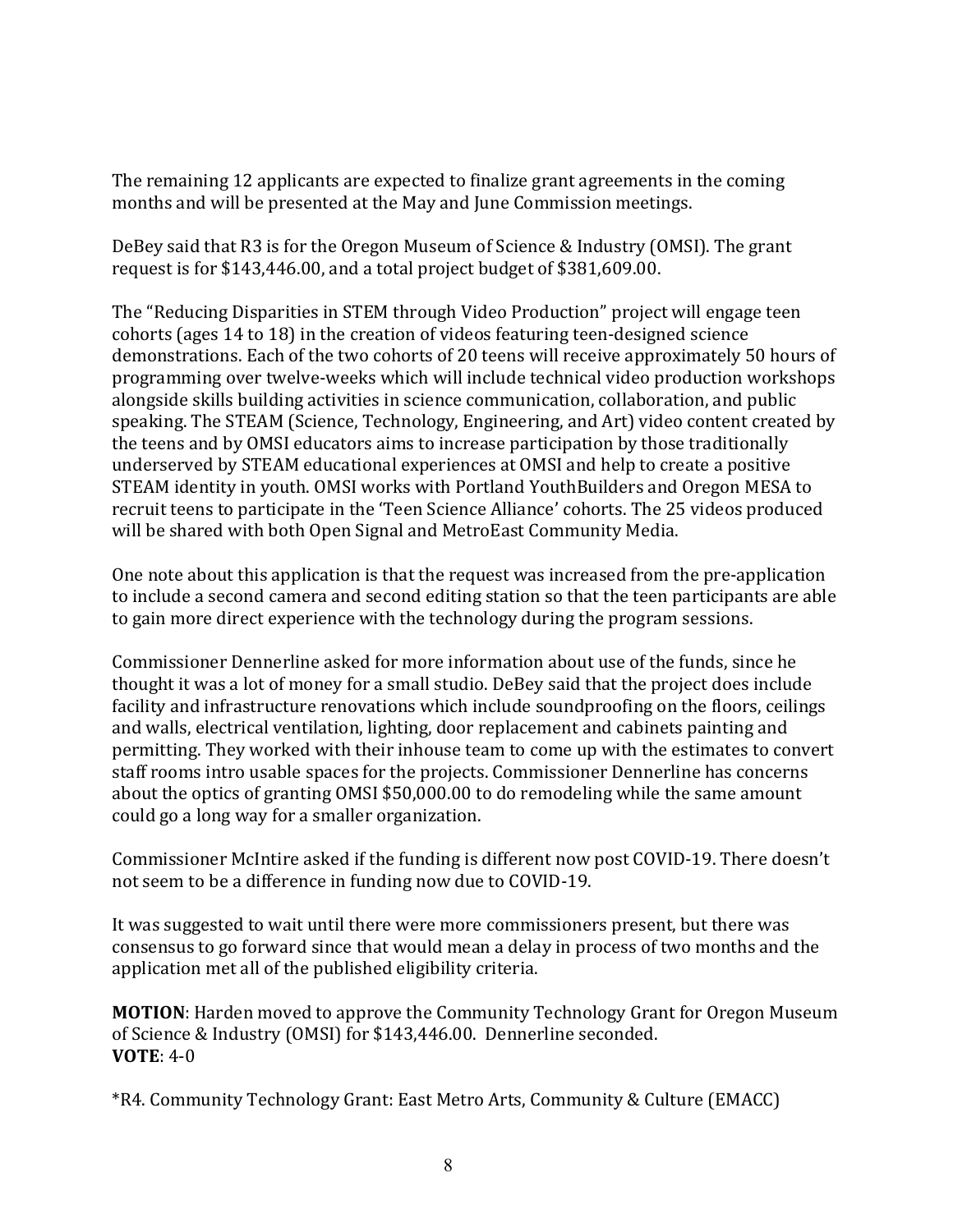DeBey said the grant request for East Metro Arts, Community & Culture is \$52,246. The total project budget for this organization is \$110,746.

EMACC is the support organization for the Rockwood Playhouse which strives to be a 'theater of community where strangers become friends, families create memories and experiences build pathways to joyful inspiration and belonging.' The "Rockwood Playhouse for the Arts Educational Video Library" project aims to contribute to that mission through the production of two full-length stage performances and three or more community musical/dance performances at the Rockwood Preparatory Academy. The theater will be outfitted with stage lighting and sound equipment, and cameras and sound boards will be installed to support turning the performances into videos. The performances will be appropriate for public school curriculums, turned into videos shared with MetroEast Community Media for public consumption, and available for check-out by Rockwood community educators. In addition, the project aims to provide a media education component to 20 volunteers who will be trained in the use and maintenance of the equipment and software used to produce the video content for inclusion in the video library. The volunteers come from the Rockwood Community and the project aims to serve at least 50% who identify as BIPOC (Black, Indigenous, People of Color) and/or lowincome.

**MOTION**: Dennerline moved to approve the Community Technology Grant for East Metro Arts, Community & Culture (EMACC) for \$52,246. Harden seconded. **VOTE**: 4-0

\*R5. Community Technology Grant: Growing Gardens

DeBey said the grant request for Growing Gardens amounts to \$29,656 with a total project budget of \$59,316.

Growing Gardens "Virtual Education for Food Justice" project seeks to address food insecurity and malnutrition in low-income households by teaching people how to grow their own food. The project will use video production technology to create and disseminate educational video content related to backyard food production, nutrition, and cooking with fresh produce. The staff will also create hands-on environmental science lessons for kids (grades K – 5) to be shared out with educators in their 12 partner schools located in the Portland Public School District and David Douglas School District. Last, videos will be produced which highlight local chefs of color who participate in the organization's 'Chef in Your Garden' dinner series and who are actively working to create a better food system in their communities. The Chefs will share the history of their food and their personal stories. The video content will be in both English and Spanish (Growing Gardens has a bilingual staff) and will be shared out through Open Signal and MetroEast Community Media.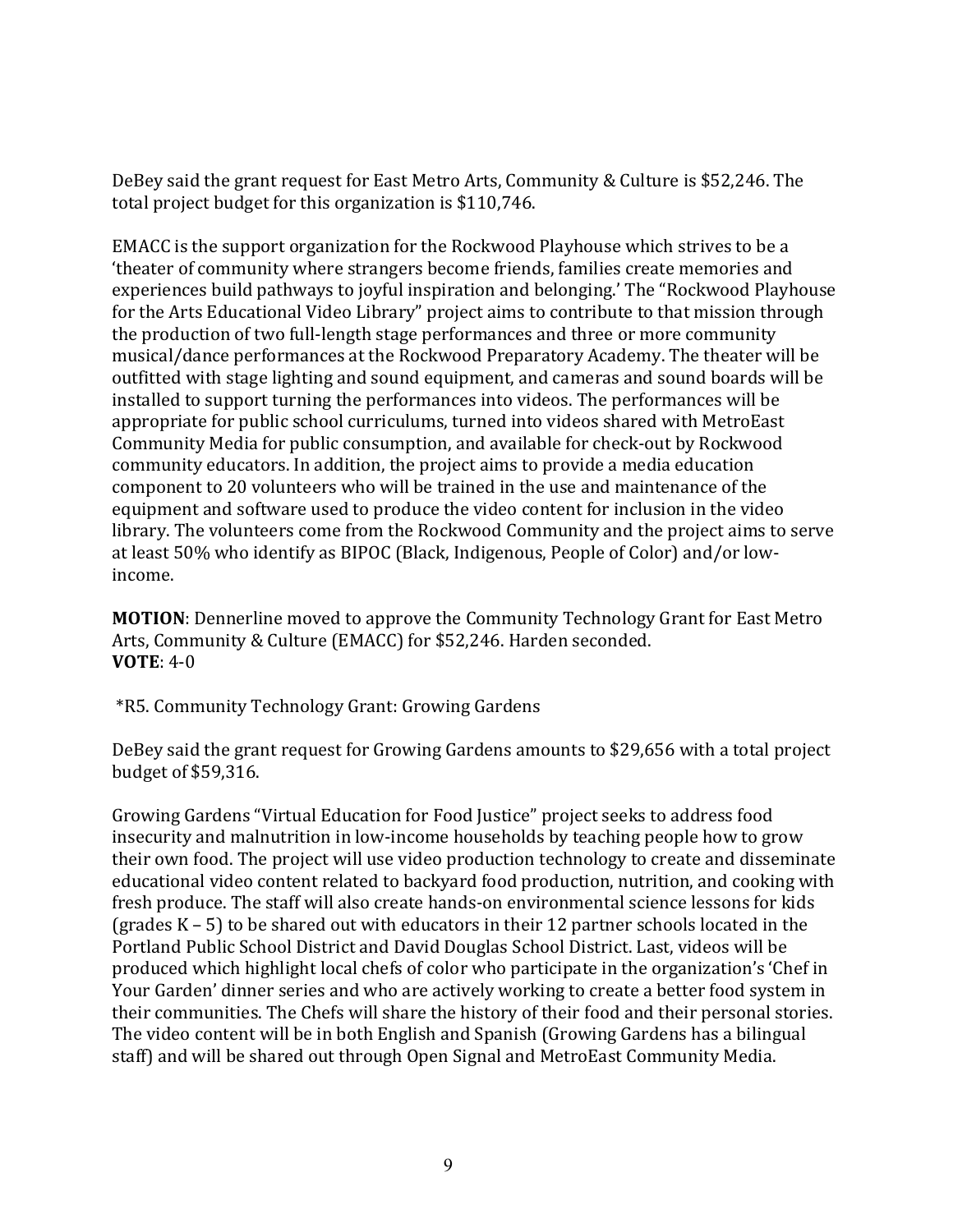**MOTION**: Harden moved to approve the Community Technology Grant for Growing Gardens for \$29,656. Dennerline seconded. **VOTE**: 4-0

DeBey noted that Comcast representatives get a chance to review the applications a week prior to the packet being sent out to the MHCRC (and published on the website) and did not provide feedback or comment on these three grants.

• Staff Updates

Perez introduced Walle Brown as the new Portland representative chosen by Commissioner Rubio.

Brown said he is excited to join the commission and about infrastructure. He is originally from Georgia and holds a master's degree in urban planning. He has been working in a few utilities in the City of Portland, Hillsboro, and Metro. Brown specialized in process mapping and budget mapping, so he looks forward to the financial and audit reports.

Perez mentioned that this month the MHCRC received a second newsletter which is meant for the them to share with their respective jurisdictions. Perez will work with Portland commissioners to settle on who will be the point of contact to share the update.

Lastly, Perez reminded the commission about the retreat survey also found in the newsletter.

Perez clarified Comcast has full authority on how the I-Net funds are spend but the do need to notify the MHCRC once they make that decision. This type of funding is a relic of 10 years ago and will not be seen again. Coulter added that the funds could be used for a low-income housing project, where there would be a service added to that project. Coulter noted that the power the MHCRC has is in the sharing of the information and it would be helpful if the jurisdictions where made aware that there is funding available. Staff has tried to get Comcast to spend it on positive community investments and they have refused. The more creative ideas the MHCRC has on how to spend those funds the better.

Vice Chair Harden said that Comcast might be able to spend the money on permanent LiftZones. There was general consensus that jurisdictions need to be engaged.

Perez said that she is working with commissioner Rubio to schedule time to meet with the MHCRC Chair and Portland representatives. Commissioner Rubio is very supportive of the MHCRC work.

• New Business; Commissioner Open Comment